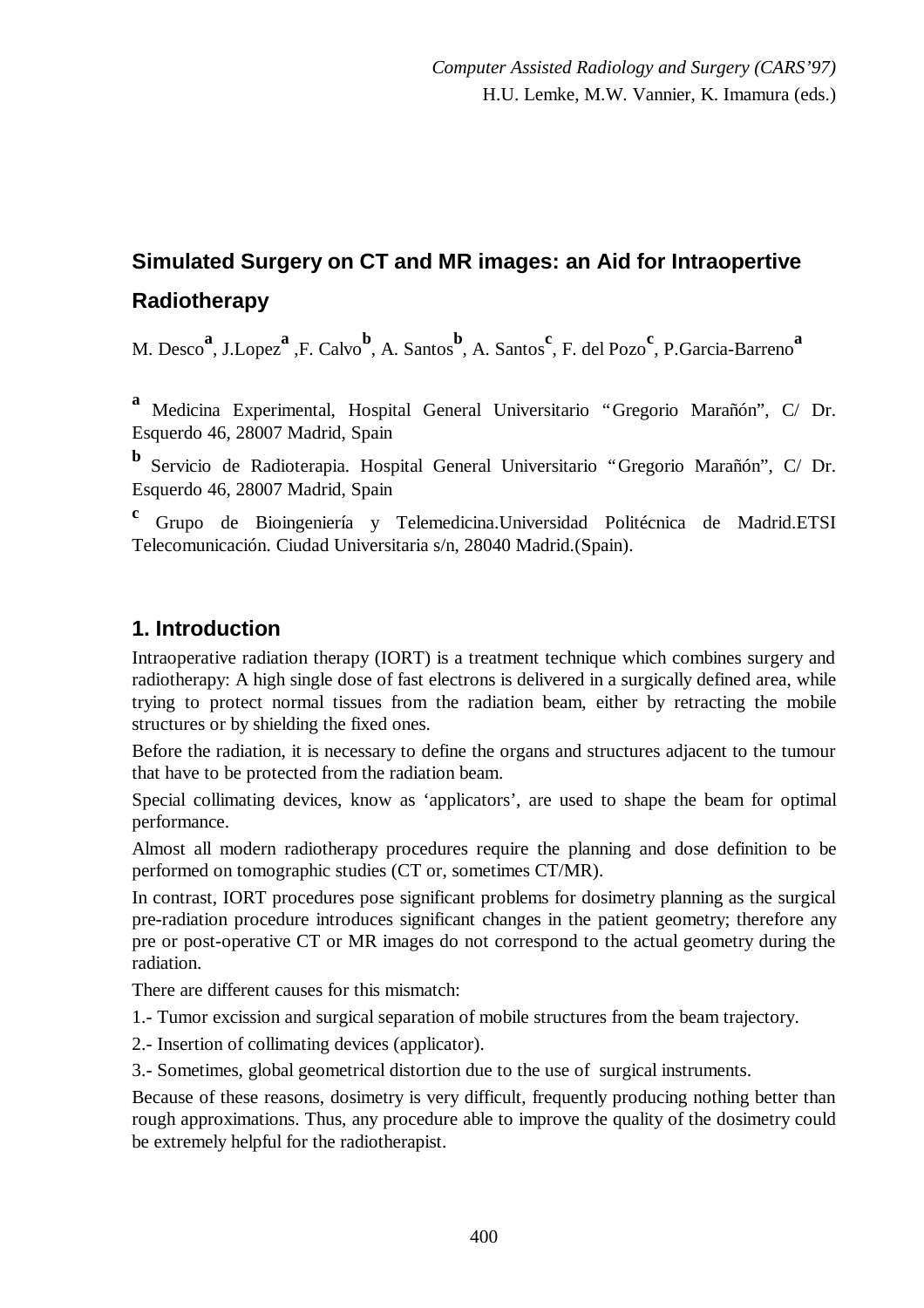In this paper we propose an approach based on an interactive computer-assisted modification of pre-operative CT or MR scans in order to make them match the situation when the radiation is applied (*surgery simulation*). The program can be used as a pre-treatment tool to better plan the intervention or in 'a posteriori' way, to allow an exact dosimetry.

# **2. Material and Methods**

The program has been developed on a non-product version of a PHILIPS EasyVision CT/MR workstation, which allows the addition of experimental software.

CT data came either from a PHILIPS or a SIEMENS scanner. MR data were produced with a PHILIPS ACS 1.5T machine. The LINAC is a PHILIPS SL-18 and the planning system is a FOCUS.

Clinical requirements for the system stated that the program should be fully interactive, icon and mouse driven, and it should allow for a complete 3D handling of the patient images and collimator positioning.

The whole data set is displayed in the three small orthogonal views, initially representing the axial, saggital and coronal planes. The user can easily set any other orientation (for instance, the beam's point of view is sometimes useful). One of the views can be copied to a larger viewport, where it is manually edited, simulating the surgical removal of objects.

The program has three working modes: The first one ('EDITION') allows the radiotherapists to interactively modify the pre-operative CT or MR images in order to make them match the final geometry of the area. The second mode ('INSERTION') provides tools for the collimator re-positioning in 3D, until an adequate fit is achieved. Position of the collimator is continuosly displayed on the viewports (Figure 1).

In the the third mode ('RESULTS'), and once the images adequatly resemble the surgical situation, the user can display approximate isodose curves (standard curves previously obtaned in a water phantom for all the collimator types and available energies) (Figure 2).

These results may be used to redefine the planning (collimator type, energy, surgical approach).

Besides this approximate dosimetry, in order to generate the exact dose distribution, a new dataset including all the editings may be built up and exported into a standard planning system.In this case, the surgery simulation could be considered a kind of pre-processing before standard dose calculation is performed.

For both image input and output the program make use of standard image formats (ACR-NEMA, DICOM,...), though it is also necessary to deal with proprietary formats, as part of the involved equipment in our site does not comply with these standards yet.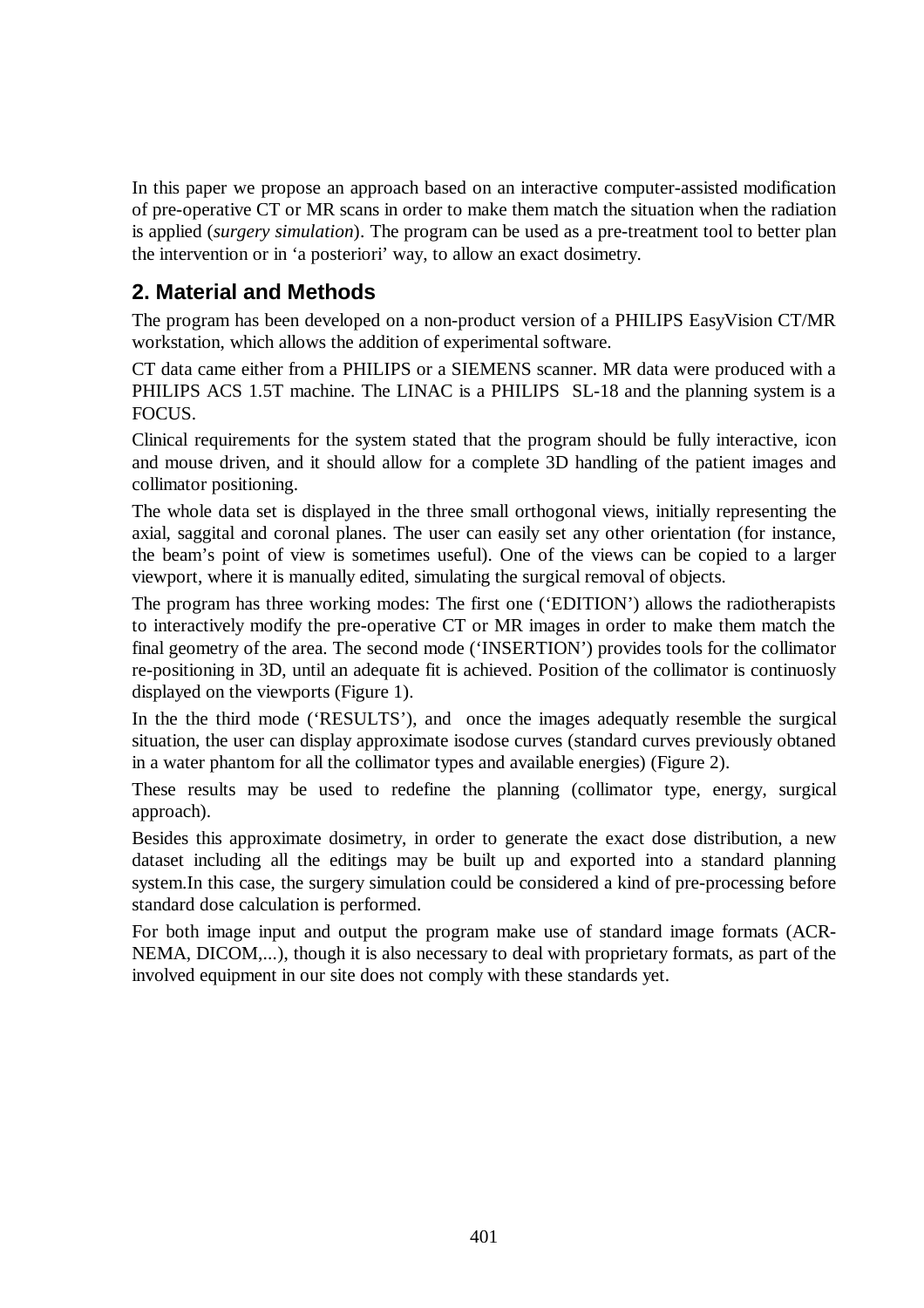

Figure 1: Program desktop arrangement



Figure 2: Approximate isodose curves as a colour overlay on the image